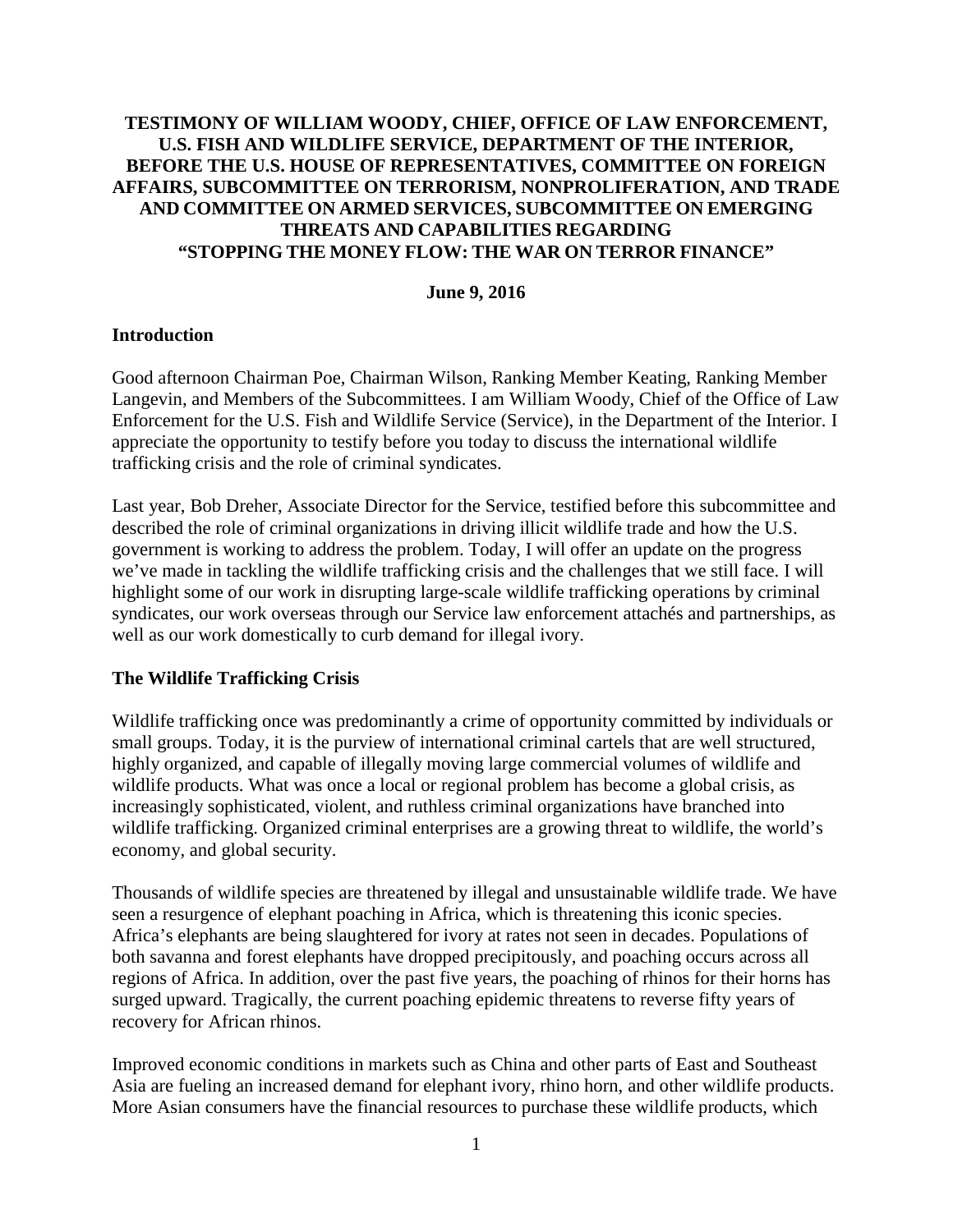are a status symbol for new economic elites. Increasingly, ivory, rhino horn and other high-value wildlife products are being acquired as investments, with speculators hoping that prices continue to rise; buyers are quite literally banking on extinction. Although the primary markets are in Asia, the United States continues to play a significant role as a major consumer and transit country for illegally traded wildlife, and we must be a part of the solution.

The Administration recognizes that if illicit wildlife trade continues on its current trajectory, some of the world's most treasured animals could be threatened with extinction. In response to this crisis, on July 1, 2013, President Obama issued Executive Order 13648 to enhance coordination of U.S. Government efforts to combat wildlife trafficking and assist foreign governments with capacity building.

The Executive Order established a Presidential Task Force on Wildlife Trafficking charged with developing and implementing a National Strategy for Combating Wildlife Trafficking, which was signed in 2014, and was followed by an implementation plan that was released last year. The implementation plan builds on the strategy and reaffirms our Nation's commitment to work in partnership with governments, local communities, nongovernmental organizations, and the private sector to address wildlife trafficking. In March, the Administration released the First Annual Progress Assessment of the Presidential Task Force on Combating Wildlife Trafficking. The report documents the many successes we have had over the past year, but recognizes the sizeable challenge that still lies ahead.

# **Addressing Wildlife Trafficking and Organized Crime**

Wildlife trafficking is a multi-billion dollar illegal trade fueled by demand and enabled by corruption, limited legal authorities and law enforcement capabilities, and weak institutions. Organized criminal groups have seized upon wildlife trafficking as a low-risk, high reward crime and have made it a global crisis demanding the focus and attention of nations and their citizens to address it.

Through our law enforcement investigations, we have seen direct links between wildlife trafficking and organized crime. Our investigations have specifically documented transnational organizations involved in the trafficking of endangered species. For example, we have documented eastern European and Russian organized crime involvement in the caviar trade, Irish organized crime involvement in the rhino horn trade, Mexican drug organizations involvement in the totoaba trade, African gangs involved in elephant ivory poaching and smuggling, and Asian criminal groups involved in timber trafficking.

Addressing the involvement of these criminal organizations requires strong and effective law enforcement, both in the United States and abroad. This depends on a robust legal framework, as well as the investigative, prosecutorial, and judicial capacity to respond to poaching and wildlife trafficking. Enforcement involves disrupting wildlife trafficking networks, apprehending and prosecuting traffickers, seizing and forfeiting the proceeds of the crimes, and applying penalties that deter and prevent others from committing such crimes.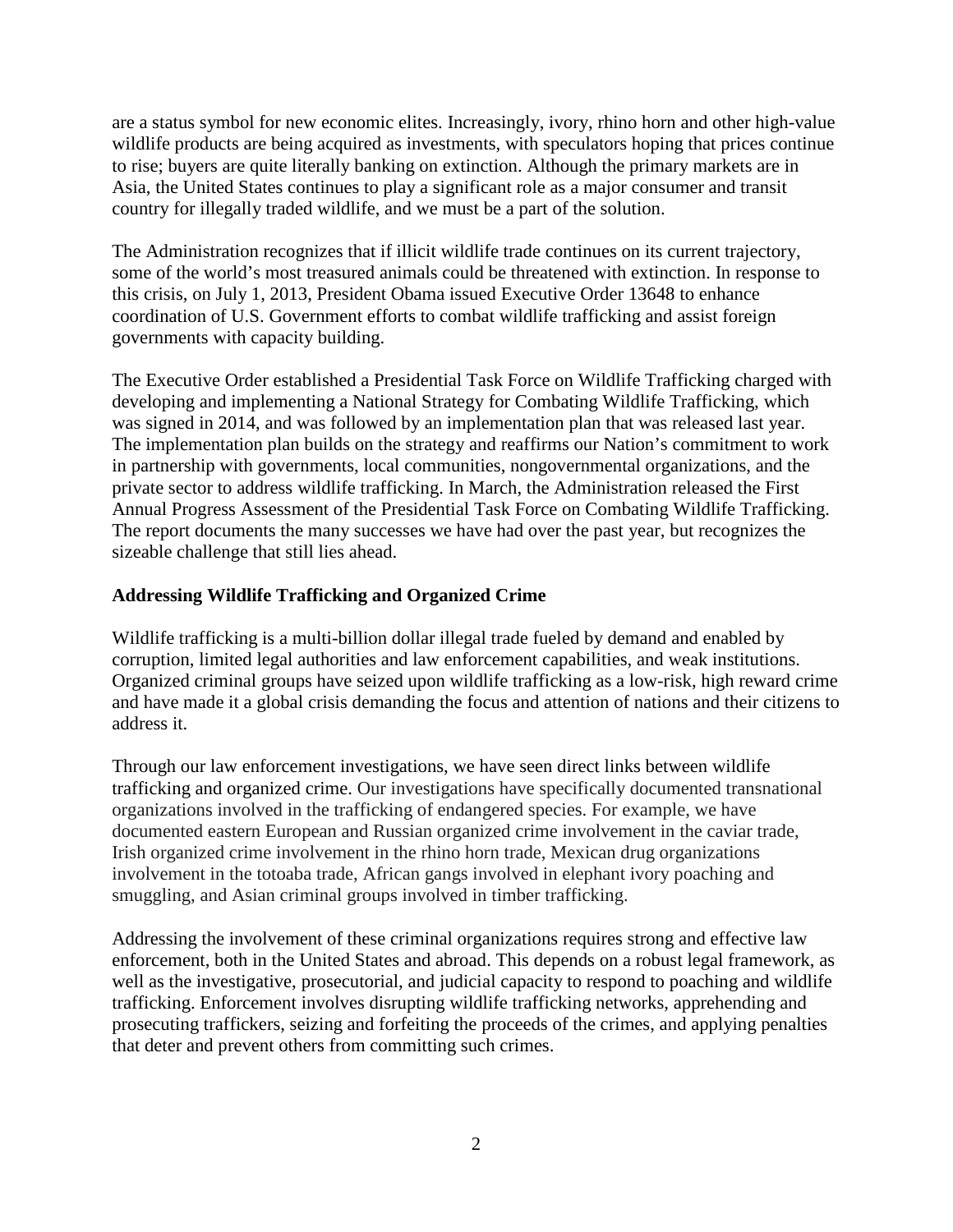#### Operation Crash

Last year, Associate Director Dreher discussed the ongoing nationwide criminal investigation known as "Operation Crash". To date, Operation Crash has led to 41 arrests, 30 convictions and the seizure of smuggled tusks and horns with a street value in excess of \$75 million. In addition to wildlife crimes, the defendants also have been charged with money laundering, tax evasion, falsifying documents, mail fraud and bribery.

Convictions under Operation Crash continue. In November of last year, Linxun Liao, a Canadian citizen and partner in a Chinese art and antiques business, was sentenced to two years in prison for his role in an online wildlife trafficking scheme in which he purchased and smuggled 16 "libation cups" carved from rhinoceros horns and worth more than \$1 million from the United States to China. Liao was also ordered to forfeit the \$1 million and 304 pieces of carved ivory.

This March, Operation Crash resulted in a significant conviction concerning a major auction house. Joseph Chait, the senior auction administrator of a gallery and auction house located in Beverly Hills, California, pled guilty to conspiring to smuggle wildlife products made from rhinoceros horn, elephant ivory, and coral with a market value of approximately \$1 million. Chait personally falsified customs forms by stating that rhinoceros horn and elephant ivory items were made of bone, wood or plastic.

These recent convictions, along with dozens more, demonstrate that Operation Crash has resulted in tangible results, putting key leaders in the rhino horn and elephant ivory black markets behind bars, and creating a real deterrent for others considering such illegal activity. And this investigation is far from over. The subjects we arrest often provide leads that result in additional arrests and convictions, with a "domino" effect that multiplies the impact of the investigation.

### Totoaba Smuggling

The Service, National Oceanic and Atmospheric Administration (NOAA), Department of Homeland Security (DHS), and Customs and Border Protection (CBP) special agents and officers continue to collaborate on cases involving totoaba smuggling and are working with the Department of Justice to continue prosecuting these cases. Totoaba is an endangered and legallyprotected fish found only in the Gulf of California whose large swim bladder is highly prized as a delicacy and for its purported health benefits. Illegal gill net fishing for totoaba often results in entanglement and drowning of a critically endangered porpoise species, the vaquita.

Federal law enforcement in southern California are conducting a multi-year investigation that has so far seized over 500 totoaba swim bladders smuggled into the United States, with eleven defendants charged. One subject was caught smuggling 27 totoaba swim bladders under the backseat floor mats of his vehicle. Another 214 totoaba swim bladders were discovered under a search warrant of his home, a likely "drop house" used solely for the purpose of drying out swim bladders in order to smuggle them. In a civil forfeiture action, the subject forfeited \$138,000, the value of his Calexico, California home, and was indicted for his criminal involvement in the smuggling operation. The total restitution ordered to be paid to the government of Mexico from two defendants in the investigation is currently set at \$620,500.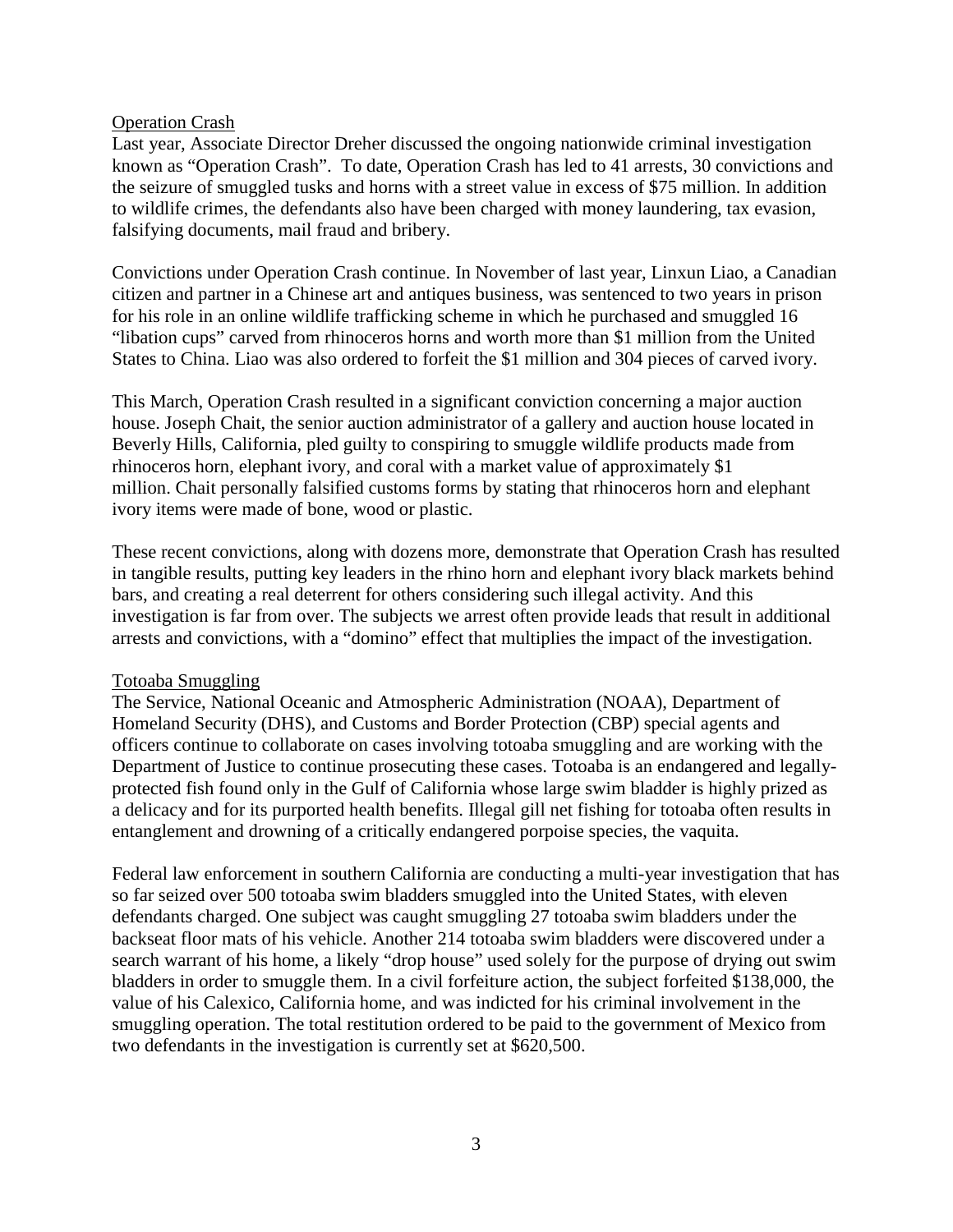#### Narwhal Trafficking

A cooperative Service, NOAA, and Environment Canada investigation of the illegal importation and trafficking of narwhal tusks resulted in Federal felony indictments against three U.S. residents and their Canadian supplier. Two of the U.S. defendants pled guilty. The third elected to stand trial in Maine and was convicted of conspiracy and smuggling violations for buying and illegally importing narwhal tusks into the United States, and money-laundering violations associated with the illegal importations. He was sentenced to 33 months in prison and was ordered to forfeit \$85,089, six narwhal tusks, one narwhal skull, and to pay a \$7,500 fine. The market value of the illegally imported tusks was valued at between \$120,000 and \$200,000.

### Stationing Service Law Enforcement Overseas

Wildlife trafficking is increasingly a transnational crime involving illicit activities in two or more countries and often two or more global regions. Cooperation between nations is essential to combat this crime. With assistance from the State Department, we created the first program for stationing Service regional wildlife law enforcement special agents at U.S. embassies as attachés to coordinate investigations of wildlife trafficking and support wildlife enforcement capacity building. The first attaché began work in March 2014 in Bangkok, Thailand. In 2015, the Service placed special agent attachés in Gaborone, Botswana; Lima, Peru; Dar es Salaam, Tanzania; and Beijing, China.

In 2015, U.S. agencies together trained more than 2,000 enforcement officials from rangers to judges, helping more than 40 countries better protect wildlife, from parrots to pangolins. For example, the Service, in conjunction with the U.S. Immigration and Customs Enforcement and the non-profit organization Freeland conducted two wildlife trafficking investigation trainings in Cha-am, Thailand. The training focused on advanced investigation techniques and included practical exercises on conducting a controlled delivery from a commercial environment.

The Service attachés play a critical role in the U.S. government's ability to combat wildlife trafficking from a global perspective and assist in facilitating a whole-of-government approach by providing very technical and specific expertise to counter wildlife trafficking issues throughout the world. The attachés are actively providing investigative support and facilitating the sharing of information across borders while providing technical expertise on a peer-to-peer and government-to-government perspective. The attachés have provided training in areas such as crime scene processing and evidence collection, wildlife identification, technical investigative techniques, handling and processing of digital evidence.

### Technical Assistance and Grants to Build In-Country Capacity

Through our Combating Wildlife Trafficking Notice of Funding Opportunity, the Service supports efforts to assist foreign governments in range, transit, and consumer countries affected by wildlife trafficking by building the capacity to address the wildlife trafficking chain at any critical stage of enforcement. These efforts focus on building the capacity to fight wildlife trafficking through crafting stronger laws, stopping poachers, protecting borders, investigating traffickers, fighting trafficking-related corruption, improving professionalism, strengthening judicial and prosecutorial effectiveness, building and bringing strong cases, and obtaining penalties adequate to deter others. Pre-proposals for this funding opportunity were due at the end of April and the Service is in the process of inviting a select group to submit full applications.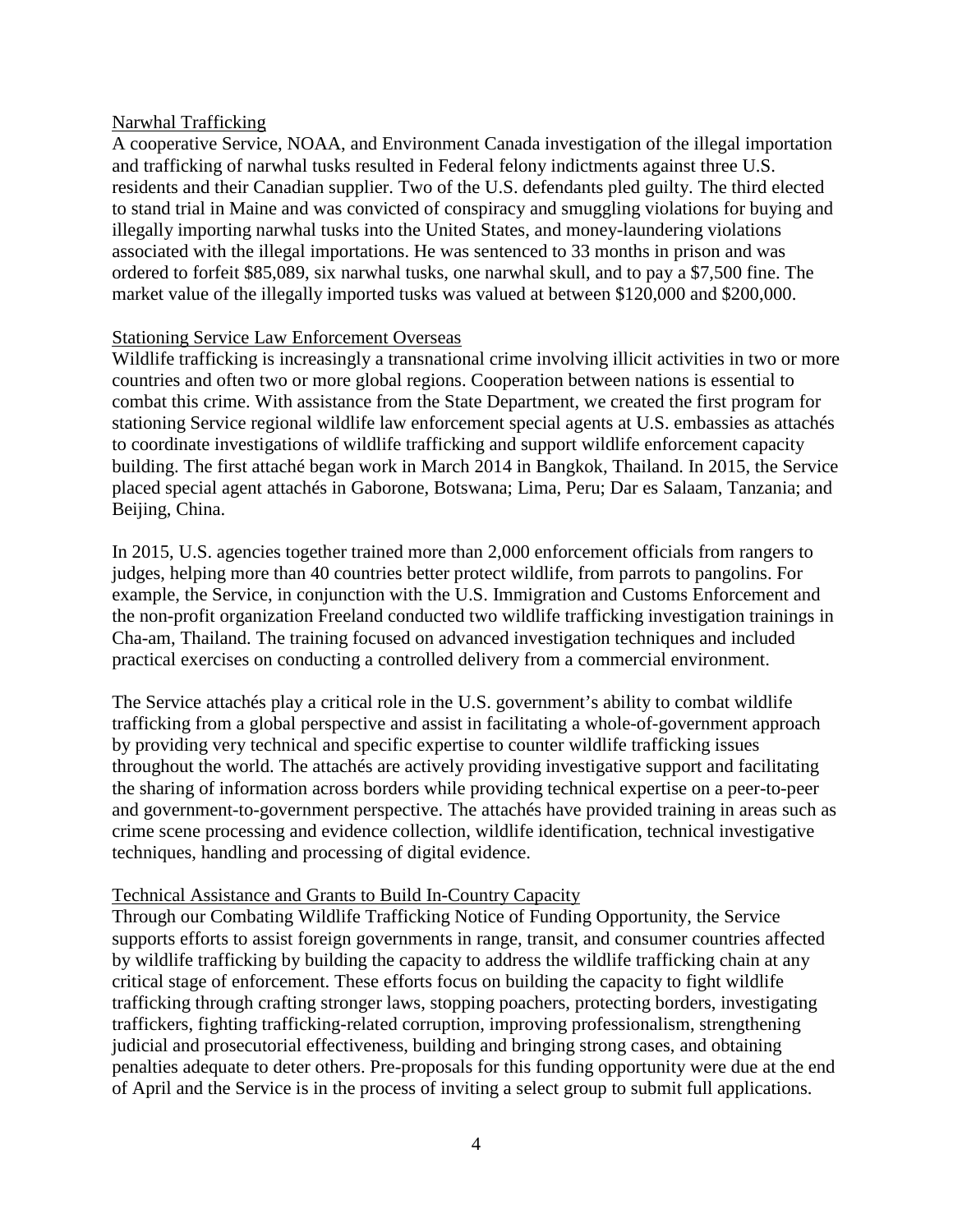Additionally, this September, the United States will host the International Conservation Chiefs Academy (ICCA), which will bring together 40 leaders of conservation law enforcement agencies from Africa to build capacity and collaborate with other leaders.

### **Addressing the Illegal Trade**

Anti-poaching and anti-trafficking enforcement efforts must be complemented by a directed effort to curtail the persistent market demand that drives this illegal trade. In the past year, the U.S. has taken significant steps to curb demand.

### U.S. Ivory Ban

On June 6, 2016, the Service published a final rule under the Endangered Species Act (ESA) to institute a near-total ban on the domestic commercial trade of African elephant ivory. The rule, which fulfills restrictions outlined under President Obama's 2013 Executive Order on Combating Wildlife Trafficking, substantially limits imports, exports and sales of African elephant ivory across state lines.

Law enforcement investigations demonstrate that wildlife traffickers have exploited prior regulations allowing for legal trade in ivory. Under current laws, once illegal ivory enters the market, it becomes nearly impossible to distinguish from legal ivory, limiting the effectiveness of law enforcement efforts to intercept black market shipments and catch traffickers. The new rule will provide federal agents with clearer lines of demarcation to identify illegal ivory. Desire for elephant ivory, mostly in Asia, is so great that it grossly outstrips the legal supply and creates a void in the marketplace that ivory traffickers are eager to fill. Perpetuating legal trade only serves to stimulate this consumer demand and further threaten wild elephant populations. By closing our domestic market, not only do we ensure that the U.S. is not contributing to elephant poaching and illegal ivory trade, we also position the U.S. to push China and other countries to take similar decisive action to restrict or close their markets.

### Times Square Ivory Crush

Last June, in Times Square, New York City, the Service hosted its second ivory crush event. One ton of ivory we seized during an undercover operation, plus other ivory from the New York State Department of Environmental Conservation and the Association of Zoos and Aquariums, was crushed.

Capitalizing on this event, the Department of State promoted the United States' ivory crushes to audiences around the world, advocating for other countries to take similar actions. In 2015 and 2016, with the support and encouragement of U.S. officials, the governments of China, Ethiopia, Mozambique, Republic of the Congo, Thailand, the United Arab Emirates, Sri Lanka, Italy, Malaysia, Cameroon, and most recently Kenya burned all of their respective stockpiles of seized ivory.

# Global Commitments

Our commitment to eliminate the domestic trade of ivory in the U.S. through our ivory ban and ivory crush events have given significant weight to our diplomatic efforts to affect policy and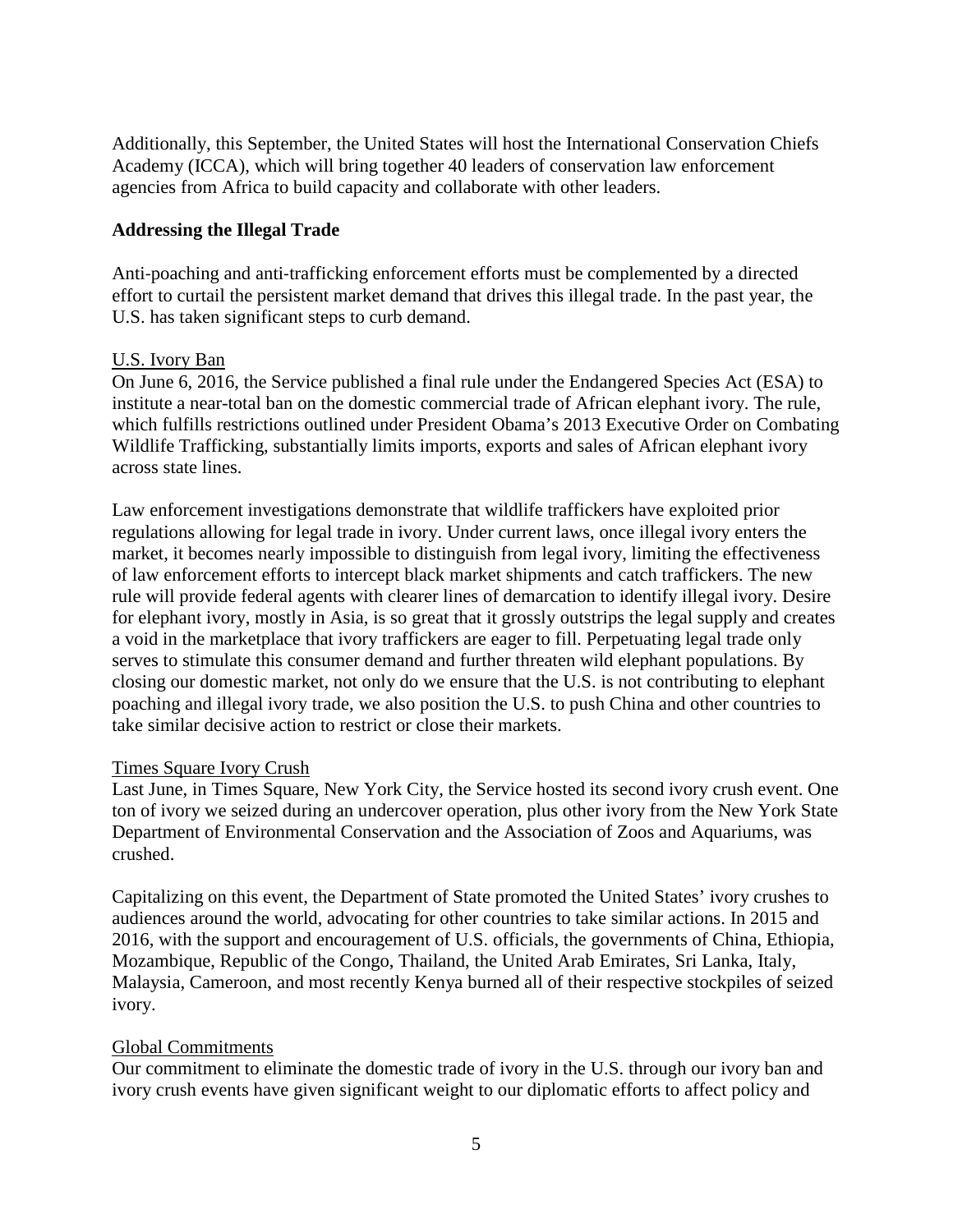legal change in other countries that also play significant roles in the global demand for illegal ivory and other wildlife products.

Last September, President Obama and Chinese President Xi Jinping decided to enact nearly complete bans on ivory import and export, and to take significant and timely steps to halt the domestic commercial trade in ivory. When enacted, these steps will have a dramatic impact on two of the world's largest wildlife markets and may lead other countries to halt their domestic commercial ivory markets. With the finalization of the U.S. ivory ban, we are fulfilling the commitment we made last September and encouraged China to do the same this week during the U.S.-China Strategic and Economic Dialogue.

Additionally, just a few weeks ago during President Obama's visit to Vietnam, the United States and the Socialist Republic of Vietnam announced a partnership to strengthen efforts and improve collaboration in four strategic areas, including reducing consumer demand, strengthening law enforcement and prosecution, improving and implementing legal frameworks for wildlife crime, and bolstering international cooperation. Vietnam will also be hosting the third Conference on the Illegal Wildlife Trade in Hanoi in November 2016.

Another important component of our fight against wildlife trafficking is the inclusion of antitrafficking efforts in international trade agreements. In the Trans-Pacific Partnership (TPP) agreement with eleven other countries in the Asia-Pacific, the Administration secured historic commitments to combat wildlife trafficking and provide strengthened protections for wildlife. The TPP commits countries to implementing, strengthening, and enforcing measures that protect threatened and endangered species like rhinos and pangolins, and to matching new protections with cooperative tools that will spur and support regional action. This is critical as the TPP countries include some of the world's most biologically diverse and ecologically significant regions. One of the key features of the TPP is that all commitments are fully enforceable and subject to trade sanctions – a powerful tool to catalyze strong and sustained action to address this environmental crisis.

# **Future Challenges and Needs**

While we have made great strides recently to address wildlife trafficking, there is still much work to be done. Wildlife trafficking persists at unsustainable levels and the role of well-armed, highly organized criminal syndicates makes this an urgent threat to wildlife, communities, and global security. African elephant populations have declined by roughly 20 percent in the last decade to just over 400,000, and one out of every twenty wild rhinos was killed by a poacher in the last year alone. This is a complicated situation that demands a long-term, focused, coordinated, and sustained effort.

# Increasing Capacity to Address Wildlife Trafficking

For Fiscal Year 2017, the Service is requesting increases in International Affairs to fund additional wildlife trafficking actions. The Service is using increased funding provided by Congress in FY 2016 to combat expanding illegal wildlife trafficking and expand the capability of wildlife forensics to provide the evidence needed for investigating and prosecuting criminal activity. However, a successful effort to combat wildlife trafficking cannot solely rely on